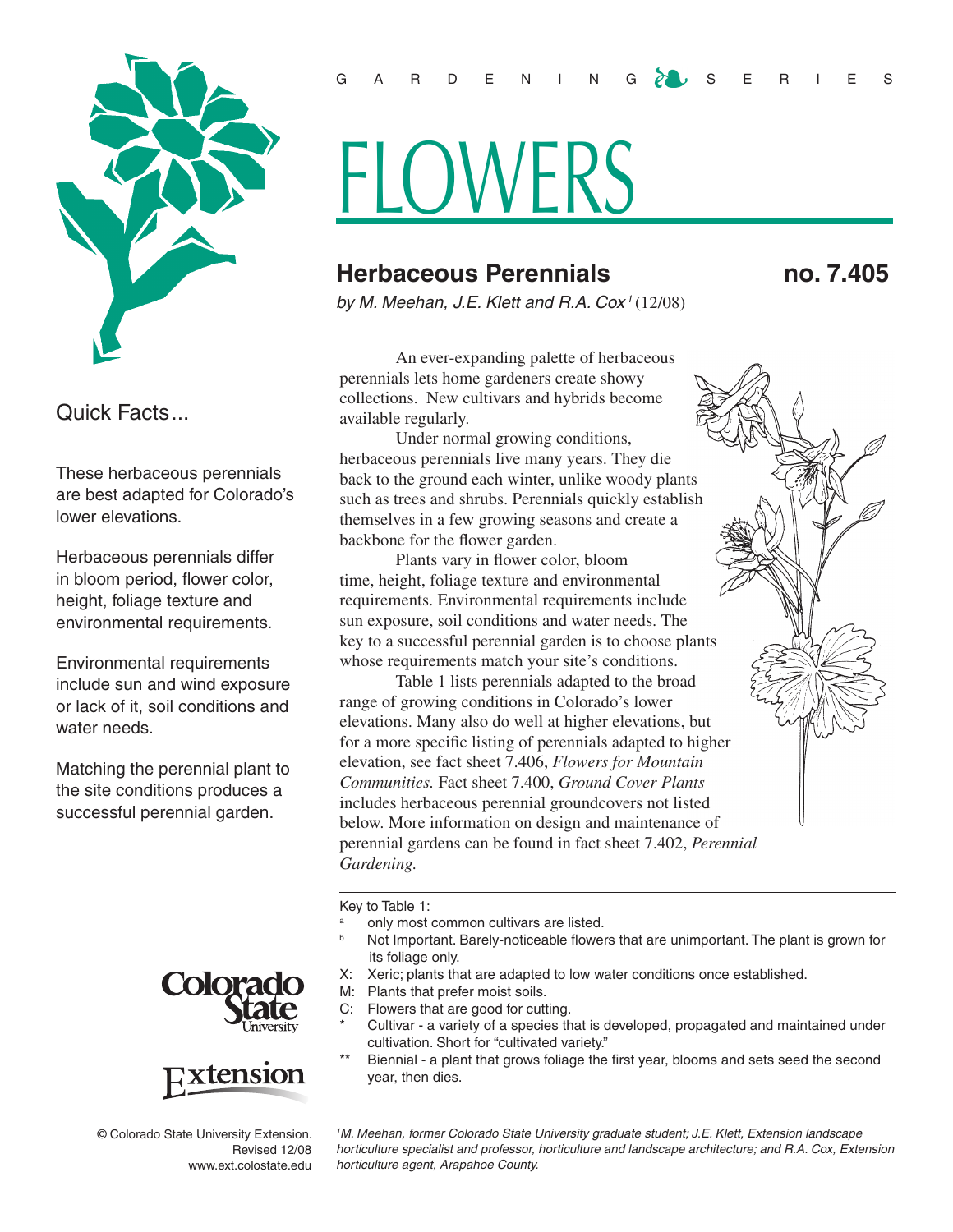## **Table 1: Herbaceous perennials best adapted to lower elevations.**

|                                                                          |                              |                               | <b>SUNNY EXPOSURE</b> |                                              |                                                                                |  |
|--------------------------------------------------------------------------|------------------------------|-------------------------------|-----------------------|----------------------------------------------|--------------------------------------------------------------------------------|--|
| <b>Botanical and</b><br><b>Common Name</b>                               | <b>Flower</b><br>Color       | <b>Bloom</b><br><b>Period</b> | Height                | <b>Cultivars<sup>a</sup></b>                 | <b>Comments/Cultural Hints</b>                                                 |  |
| Achillea hybrids<br>Yarrow                                               | White-Red-<br>Pastels-Yellow | June-Sept.                    | $1.5 - 2.5$           | Moonshine, Paprika,<br><b>Summer Pastels</b> | Spreads quickly; good for drying. X, C                                         |  |
| Achillea filipendula<br>Fernleaf yarrow                                  | Yellow                       | June-Oct.                     | $2.5 - 4.5$           | Coronation Gold, Gold<br>Plate               | Fern-like leaf texture; spreads to 3'. X, C                                    |  |
| Agastache cana<br>Hyssop, double bubblemint                              | Pink                         | July-Sept.                    | $1-3'$                | Sonoran Sunset <sup>®</sup>                  | Fragrant foliage; blossoms smell like bubble<br>gum; Plant Select®. X          |  |
| Agastache rupestris<br>Sunset <sup>®</sup> hyssop                        | Orange-Red-Pink              | July-Sept.                    | $2 - 3'$              | <b>Sunset®</b>                               | Blossoms smell like root beer; favored by<br>hummingbirds; Plant Select®. X    |  |
| Alcea rosea<br>Hollyhock                                                 | Red-Pink-White               | June-Aug.                     | $3 - 6'$              | Chater's Series.<br>Watchman                 | Biennial or perennial; use as background<br>plant; prone to rust disease. C    |  |
| Armeria maritima<br>Sea pink                                             | Red-Pink-White               | April-June                    | $6 - 8"$              | Alba, Splendens,<br><b>Victor Reiter</b>     | Dense rounded mat foliage, adapts to dry<br>soil, salt tolerant.               |  |
| Artemisia 'Powis Castle'<br>Powis Castle sage                            | Nl <sub>b</sub>              | N <sup>b</sup>                | $2 - 3'$              | <b>Powis Castle</b>                          | Gray foliage; mounding habit. X                                                |  |
| Artemisia ludoviciana<br>Sagewort, prairie sage                          | Nl <sub>b</sub>              | N <sup>b</sup>                | $1.5 - 3.5'$          | <b>Valerie Finnis</b>                        | Upright growth habit; large silver leaves. X                                   |  |
| Artemisia schmidtiana<br>Silver mound sage                               | N <sup>b</sup>               | Nl <sub>b</sub>               | $8 - 12"$             | <b>Silver Mound</b>                          | Soft, feathery, silver gray foliage; used for<br>specimen or contrast. X       |  |
| Asclepias tuberosa<br><b>Butterfly weed</b>                              | Orange                       | June-Aug.                     | $2^{\circ}$           |                                              | Best in well drained soil. X, C                                                |  |
| Aster novae-angliae<br>New England aster                                 | White-Pink-Purple            | Sept.-Oct.                    | $3 - 4'$              | Alma Potschke,<br>Purple Dome                | Prefers well-drained soil; may require<br>staking. C                           |  |
| Aster novi-belgii<br>Dwarf Fall aster                                    | White-Pink-Purple            | Aug.-Sept                     | $2 - 3'$              | Alert, Prof. Kippenburg,<br>Snow Flurry      | Prefers well-drained soil; may require<br>staking. C                           |  |
| Aurinia saxatilis<br>(Alyssum saxatile)<br>Basket-of-gold                | Yellow                       | April-May                     | $9 - 12"$             | Compacta, Sulfureum                          | Gray-green mounding foliage; sheer after<br>bloom.                             |  |
| Baptisia australis<br>False indigo                                       | <b>Blue</b>                  | May-June                      | $2 - 4.5'$            |                                              | Background plant; interesting seed pods. X, C                                  |  |
| Berlandiera lyrata<br>Chocolate flower                                   | Yellow                       | June-July                     | 10-20 in.             |                                              | Flowers give off the scent of chocolate in the<br>early morning; very xeric. X |  |
| Callirhoe involucrata<br>Poppy mallow, winecups                          | <b>Reddish Purple</b>        | June-Aug.                     | 6"                    |                                              | Trailing stems spread to 3'; blooms are<br>cup-shaped. Plant Select®. X        |  |
| Catananche caeruleal<br>Cupid's dart                                     | <b>Blue-Purple</b>           | June-Aug.                     | $1 - 1.5$             |                                              | Dark-eyed blooms; tall clumps of slender<br>leaves. X, C                       |  |
| Centaurea dealbata<br>Persian cornflower                                 | Pink                         | May-June                      | $1-2"$                | Rosea                                        | Spiky flowers; deer resistant. X, C                                            |  |
| Centaurea montana<br>Perennial bachelor's button                         | <b>Blue-Purple</b>           | May-June                      | $1 - 2^r$             |                                              | Perennial version of the bachelor's button<br>(cornflower) wildflower. X, C    |  |
| Centranthus ruber<br>Jupiter's beard, red valerian                       | Red-Pink-White               | May-Sept.                     | $1 - 3'$              | Albus                                        | Prefers well-drained soil; gray-green foliage.<br>X, C                         |  |
| Coreopsis auriculata<br>Dwarf coreopsis                                  | Yellow-Orange                | June-Sept.                    | 4-8 in.               | Nana                                         | Dense, spreading mound of foliage. X                                           |  |
| Coreopsis grandiflora<br>Coreopsis                                       | Yellow                       | June-Sept.                    | $1 - 2.5'$            | Baby Sun, Early<br>Sunrise, Sunray           | Extend bloom by removing spent flowers.<br>X, C                                |  |
| Coreopsis lanceolata<br>Lance-leaf coreopsis                             | Yellow                       | June-Aug.                     | $1.5 - 2'$            |                                              | Slender shiny green leaves. X, C                                               |  |
| Coreopsis rosea<br>Pink coreopsis                                        | Pink                         | Aug-Sept.                     | $1 - 2'$              |                                              | A clump of thread-leaf foliage.                                                |  |
| Coreopsis verticillata<br>Threadleaf coreopsis                           | Yellow                       | July-Sept.                    | $1.5 - 2.5'$          | Moonbeam, Zagreb                             | Fine-textured foliage. X, C                                                    |  |
| Dalea purpurea<br>Purple prairie clover                                  | Purple                       | June-Aug.                     | $2 - 3'$              |                                              | Long, thin stems with cylindrical flower heads;<br>thread-like leaves. X       |  |
| Delphinium hybrids                                                       | White-Blue-Pink-             | June-Aug.                     | $2 - 4'$              | Conn. Yankee, Dwarf                          | Seeds and plant poisonous; may need                                            |  |
| Larkspur, Delphinium<br>Dendranthema x morifolium<br>Hardy chrysanthemum | Purple<br>Pink               | June-Aug.                     | $2 - 3'$              | & Giant Pacific hybrids<br>Clara Curtis      | staking. C<br>Pink, daisy-like flowers bloom for long periods<br>С             |  |
| <b>Pink Daisy</b><br>Dianthus plumarius<br>Cottage pink                  | Pink-White                   | May-July                      | $1 - 1.5'$            | Numerous                                     | Dense rounded habit; fragrant blooms.                                          |  |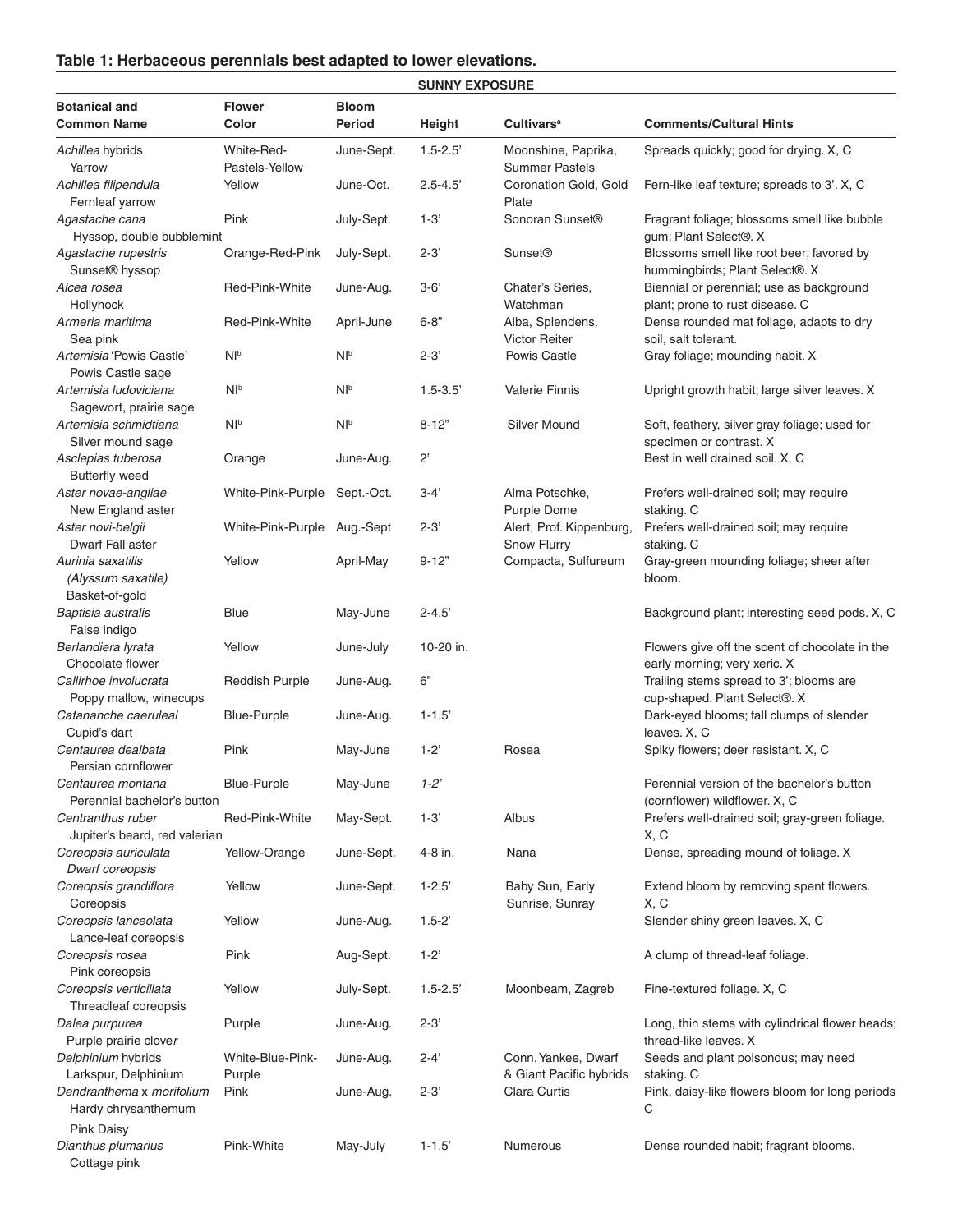| Dianthus gratianopolitanus<br>Cheddar pinks  | Pink-White         | May-June   | 4-8 in.     | Firewitch, Spotty,<br><b>Tiny Rubies</b> | Spreading, grass-like clumps; gray-green<br>fragrant foliage.                    |
|----------------------------------------------|--------------------|------------|-------------|------------------------------------------|----------------------------------------------------------------------------------|
| Echinacea purpurea                           | Purple-Pink-White  | July-Sept. | $2 - 3'$    | Alba, Magnus, White                      | Stiff habit; good in naturalized                                                 |
| Purple coneflower                            |                    |            |             | Swan                                     | areas. X, C                                                                      |
| Echinops ritro                               | <b>Blue</b>        | July-Sept. | $3-4'$      | <b>Taplow Blue</b>                       | Prefers well-drained soil; globe flowers can                                     |
| Globe thistle                                |                    |            |             |                                          | bloom 6-8 weeks. X, C                                                            |
| Erigeron hybrids<br>Fleabane                 | Pink-Purple        | June-July  | $1 - 3'$    | Azure Fairy,<br>Pink Jewel               | Needs well-drained soil; extend bloom by                                         |
| Eriogonum umbellatum                         | Yellow             | May-July   | $0.5 - 1'$  | Kannah Creek                             | removing spent flowers. C<br>Dark green foliage below sulfur yellow button       |
| Sulfur flower                                |                    |            |             |                                          | -like blooms; Plant Select®. X                                                   |
| Eryngium planum<br>Sea holly                 | Blue               | June-Aug.  | $1 - 2$     | Blaukappe                                | Silver-blue flower heads are good for drying<br>X, C                             |
| Eschscholzia californica<br>California poppy | Yellow-Orange      | June-Sept. | $1 - 2$     |                                          | Reseeding annual/tender perennial. X, C                                          |
| Euphorbia polychroma<br>Cushion spurge       | Yellow-Chartreuse  | April-May  | $1.5 - 2'$  |                                          | Neat green mounds; red fall color; sap may<br>be a skin irritant; less invasive. |
| Gaillardia x grandiflora                     | Yellow-Red-        | June-Sept. | $.5 - 2.5'$ | Baby Cole, Burgundy,                     | Showy, daisy-like blooms. X, C                                                   |
| <b>Blanket flower</b>                        | Orange             |            |             | Dazzler, Goblin                          |                                                                                  |
| Gazania krebsiana                            | Orange             | May-Sept.  | 3-8 in.     | Tanager®                                 | Rosette of lobed leaves; short-lived perennial                                   |
| Hardy orange gazania                         |                    |            |             |                                          | or reseeding annual; Plant Select®. X                                            |
| Gazania linearis                             | Yellow             | May-Sept.  | 2-8 in.     | Colorado Gold <sup>®</sup>               | A mop of linear leaves; blooms open in sun;                                      |
| Hardy gazania                                |                    |            |             |                                          | Plant Select <sup>®</sup> . X                                                    |
| Gypsophila paniculata                        | <b>White-Pink</b>  | June-Sept. | $2 - 3'$    | <b>Bristol Fairy,</b>                    | Airy plant; delicate blooms; good for                                            |
| Baby's breath                                |                    |            |             | <b>Pink Fairy</b>                        | drying. X, C                                                                     |
| Helenium autumnale                           | Yellow-Red         | Aug.-Sept. | $2 - 4'$    | Buterpat,                                | Brightly colored, daisy-like blooms. M, C                                        |
| Sneezeweed                                   |                    |            |             | Moerheim Beauty                          |                                                                                  |
| Helianthemum nummularium Orange-Pink         |                    | June-July  | $0.5 - 1'$  | Apricot, Wisely Pink,                    | Low growing; spreading mounds of foliage;                                        |
| Sun rose                                     | Yellow-Red-White   |            |             | <b>Wisely Primrose</b>                   | rock garden plant. X                                                             |
| Helianthus maximiliani                       | Yellow             | July-Aug.  | $6 - 10'$   |                                          | Strong, branched stems, lance-shaped foliage                                     |
| Maximilian sunflower                         |                    |            |             |                                          | may flop over if overhead irrigated. X, C                                        |
| Heliopsis helianthoides                      | Yellow             | July-Sept. | $3-4'$      | Summer Sun                               | Use as specimen planting or at back                                              |
| False sunflower                              |                    |            |             |                                          | of garden. C                                                                     |
| Iberis sempervirens                          | White              | April-June | $1 - 1.5'$  | Alexander's White,                       | Glossy green foliage; shear after                                                |
| Candytuft                                    |                    |            |             | <b>Autumn Snow</b>                       | bloom; may repeat bloom in fall.                                                 |
| Iris hybrids                                 | Blue-White-Red-    | May-June   | $1 - 2.5'$  | Numerous                                 | Prefers well-drained soil; sword-like                                            |
| <b>Bearded</b> iris                          | Purple-Yellow      |            |             |                                          | foliage. X, C                                                                    |
| Knautia macedonica                           | Red                | May-Sept.  | $1.5 - 3'$  |                                          | Burgundy pincushion-like flowers; open                                           |
| Knautia macedonica                           |                    |            |             |                                          | growing habit. X, C                                                              |
| Kniphofia uvaria                             | Red-Orange-        | June-Aug.  | $2 - 3'$    | Primrose Beauty,                         | Spikes of flowers arise from clumps of                                           |
| Torch lily, red hot poker                    | Yellow             |            |             | Springtime                               | grasslike foliage. X, C                                                          |
| Lathyrus latifolius                          | White-Pink-Red     | June-Sept. | $4 - 12$    |                                          | Vigorously climbing                                                              |
| Perennial sweet pea                          | Purple             |            |             |                                          | vine with mixed colored blooms. X                                                |
| Lavandula angustifolia                       | <b>Blue</b>        | July-Oct.  | $1 - 1.5'$  | Hidcote, Munstead                        | Aromatic blooms; semievergreen                                                   |
| Lavender                                     |                    |            |             |                                          | foliage. X, C                                                                    |
| Liatris spicata                              | White-Pink-        | July-Sept. | $2 - 3'$    | Floristan Violet,                        | Clumps of grassy foliage; dense bottle                                           |
| Gayfeather, blazing star                     | Purple             |            |             | Kobold                                   | brush blooms. C                                                                  |
| Limonium latifolium                          | Purple             | June-Sept. | $1.5 - 3'$  |                                          | Blooms create an airy texture. X, C                                              |
| Sea lavender                                 |                    |            |             |                                          |                                                                                  |
| Linum perenne                                | <b>Blue-White</b>  | May-June   | $2^{\circ}$ | Sapphire                                 | Light, airy plant; good wildflower;                                              |
| <b>Blue flax</b>                             |                    |            |             |                                          | reseeds readily. X                                                               |
| Lychnis coronaria                            | Purple-Red-Pink    | June-Aug.  | $1.5 - 3'$  | <b>Blood Red</b>                         | Silver gray foliage. X                                                           |
| Rose campion                                 |                    |            |             |                                          |                                                                                  |
| Malva alcea                                  | Pink               | June-Sept. | $3-4'$      | Fastigiata                               | Hollyhock-like blooms; lobed foliage. X, C                                       |
| Rose mallow                                  |                    |            |             |                                          |                                                                                  |
| Mirabilis multiflora                         | Purple-Red-Pink    | July-Sept. | $1-2$       |                                          | Trumpet-shaped flowers; southern                                                 |
| Desert four o'clock                          |                    |            |             |                                          | Colorado native; blue-green foliage. X                                           |
| Monarda didyma                               | Red-Pink-Violet-   | July-Aug.  | $2 - 3'$    | Cambridge Scarlet,                       | Spreads quickly; susceptible to powdery                                          |
| Bee balm                                     | White              |            |             | Marshall's Delight                       | mildew. C                                                                        |
| Nepeta species                               | <b>Blue-Purple</b> | May-Oct.   | $1-2$       | Blue Wonder, Six Hills                   | Spreading habit; trim back after bloom,                                          |
| Catmint                                      |                    |            |             | Giant, Walker's Low                      | aromatic leaves.                                                                 |
| Oenothera speciosa                           | Rose               | June-Sept. | $0.5 - 1'$  | Siskiyou                                 | Spreading; 2" blooms; subject to powdery                                         |
| Mexican evening-primose                      |                    |            |             |                                          | mildew.                                                                          |
| Oenothera macrocarpa                         | Yellow             | June-Sept. | $1 - 1.5'$  |                                          | Sprawling habit; 3-4" blooms. X                                                  |
| Ozark sundrop                                |                    |            |             |                                          |                                                                                  |
| Origanum laevigatum                          | Pink-Purple-Red    | June-July  | $1-2"$      | Herren-hausen                            | Foliage is very aromatic. X                                                      |
| Ornamental oregano                           |                    |            |             |                                          |                                                                                  |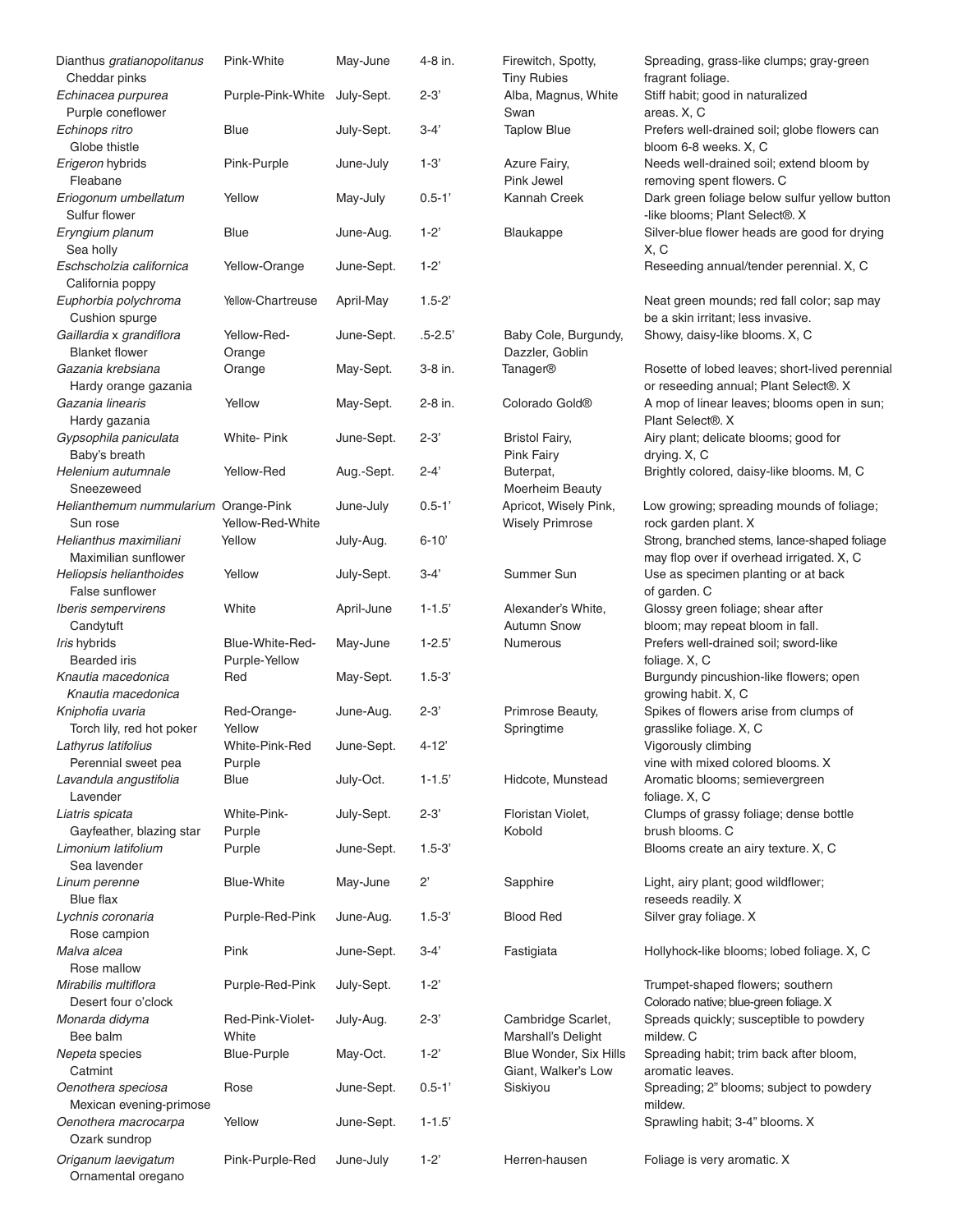| Paeonia hybrids                                                           | <b>White-Pink</b>                         | May-June               | $2 - 3'$                 | Numerous                                        | Showy, spring blooms; attractive foliage.M.C.                                                                   |  |  |
|---------------------------------------------------------------------------|-------------------------------------------|------------------------|--------------------------|-------------------------------------------------|-----------------------------------------------------------------------------------------------------------------|--|--|
| Paeonia hybrids                                                           | Red-Purple                                |                        |                          |                                                 |                                                                                                                 |  |  |
| Papaver alpinum<br>Alpine poppy                                           | White-Orange-                             | May-June               | $0.5 - 1'$               |                                                 | Lacy, blue-green foliage; allow to reseed. X, C                                                                 |  |  |
| Papaver nudicaule<br>Iceland poppy                                        | Pastels                                   | May-July               | 1'                       | Champagne Bubbles                               | Short-lived perennial; fragrant. X, C                                                                           |  |  |
| Papaver orientale                                                         | Orange-Red-                               | May-June               | $2 - 3'$                 | Allegro, Brilliant,                             | Large papery blooms; foliage goes dormant                                                                       |  |  |
| Oriental poppy                                                            | Pink-White                                |                        |                          | Prince of Orange                                | after bloom; spreading. X, C                                                                                    |  |  |
| Penstemon species<br>Penstemon, beard                                     | Blue-Pink-Red-<br>Violet-White-           | May-July               | $1-3'$                   | Elfin Pink, Huskers Red,<br><b>Prairie Dusk</b> | Prefers well-drained soil; stalks of<br>tubular blooms. X                                                       |  |  |
| tongue                                                                    | Purple-Yellow                             |                        |                          | Praire Jewel, Rondo                             |                                                                                                                 |  |  |
| Perovskia atriplicifolia<br>Russian sage                                  | Lavender                                  | July-Sept.             | 4'                       |                                                 | Silver gray, aromatic foliage; cut back<br>in spring above soil line. X                                         |  |  |
| Phlomis cashmeriana<br>Kashmir sage, Jerusalem<br>sage                    | Pink                                      | June-July              | $2 - 3'$                 |                                                 | Upright growth habit with blooms surrounding<br>the stem at each set of leaves; unique plant;<br>Plant Select®. |  |  |
| Phlox paniculata<br>Garden phlox                                          | White-Pink-<br>Orange, Red<br>Purple-Blue | July-Sept.             | $1.5 - 3'$               | David, Orange<br>Perfection, Starfire           | Tall stalks with bloom clusters;<br>susceptible to powdery mildew. C                                            |  |  |
| Ratibida columnifera<br>Prairie coneflower                                | Yellow-Red                                | July-Oct.              | $1.5 - 2'$               | var. pulcherrima (Red)                          | Native wildflower; flower has a cone-shaped<br>center; sometimes called Mexican Hat. X, C                       |  |  |
| Rudbeckia fulgida                                                         | Yellow                                    | July-Sept.             | 1.5'                     | Goldsturm                                       | 3" daisy-like blooms with brown-black                                                                           |  |  |
| Black-eyed Susan, coneflower                                              |                                           |                        |                          |                                                 | centers. X, C                                                                                                   |  |  |
| Salvia argenta<br>Silver sage                                             | White                                     | June-Aug.              | $2 - 3'$                 |                                                 | Large, silvery leaves; Plant Select®. X                                                                         |  |  |
| Salvia nemorosa                                                           | Pink-White-                               | May-Aug.               | $1.5 - 2.5'$             | Blue Queen, May                                 | Spike-like blooms that repeat if spent                                                                          |  |  |
| Salvia                                                                    | <b>Blue-Purple</b>                        |                        |                          | Night, Rose Queen                               | blooms removed. X, C                                                                                            |  |  |
| Santolina chamaecyparissus<br>Lavender cotton<br>Santolina rosmarinifolia | Yellow<br>Yellow                          | July-Aug.              | $1 - 1.5'$<br>$1 - 2'$   |                                                 | Finely cut silver gray foliage; pungent.X                                                                       |  |  |
| Green lavender cotton                                                     |                                           | July-Aug.              |                          |                                                 | Bright green foliage; pungent. X                                                                                |  |  |
| Scabiosa caucasica<br><b>Pincushion flower</b>                            | White-Blue-Pink                           | June-Oct.              | $1.5 - 2'$               | Perfecta Alba,<br><b>Blue Perfection</b>        | Blooms on wiry stems; prefers cool<br>summers. C                                                                |  |  |
| Sidalcea hybrids<br>Miniature hollyhock                                   | Pink                                      | June-July              | $2 - 4'$                 | Party Girl                                      | Looks like a hollyhock but shorter. C                                                                           |  |  |
| Solidago hybrids<br>Goldenrod                                             | Yellow                                    | July-Sept.             | $1.5 - 2'$               | Golden Baby                                     | Prefers well-drained soil; mistakenly<br>blamed for hay fever. X.C                                              |  |  |
| Stokesia laevis<br>Stokes' aster                                          | <b>Blue-White</b>                         | July-Aug.              | $1 - 2$                  | <b>Blue Danube</b>                              | Large, frilly flowers. X.C                                                                                      |  |  |
| Tanacetum densum amanii<br>Partridge feather                              | Yellow                                    | June-July              | 6-8 in.                  |                                                 | Silvery-white foliage. X                                                                                        |  |  |
| Tanacetum niveum<br><b>Snow Daisy</b>                                     | White                                     | May-July               | $1.5 - 2.5'$             |                                                 | Silvery-white foliage. X                                                                                        |  |  |
| Tanacetum x coccineum<br><b>Painted Daisy</b>                             | Red-Pink                                  | June-July              | $1-2"$                   | Robinson's hybrids                              | Fern-like leaves; daisy flowers. X, C                                                                           |  |  |
| Zauschneria californica<br>latifolia<br>Hummingbird flower                | Red                                       | Aug-Oct.               | $1 - 3'$                 |                                                 | Gray-green leaves; good for attracting<br>hummingbirds                                                          |  |  |
| Zinnia grandiflora<br>Paper flower, desert zinnia                         | Yellow                                    | June-Oct.              | 4-8 in.                  |                                                 | Papery flowers that dry well. X, C                                                                              |  |  |
|                                                                           |                                           |                        | <b>SUN TO PART SHADE</b> |                                                 |                                                                                                                 |  |  |
| <b>Botanical and</b><br><b>Common Name</b>                                | <b>Flower</b><br>Color                    | <b>Bloom</b><br>Period | Height                   | <b>Cultivars<sup>a</sup></b>                    | <b>Comments/Cultural Hints</b>                                                                                  |  |  |
| Alchemilla mollis<br>Lady's mantle                                        | Chartreuse                                | May-June               | $1 - 1.5'$               |                                                 | Prefers cool summers; fertile soil. M                                                                           |  |  |
| Aquilegia caerulea<br>Rocky Mountain columbine                            | <b>Blue-White</b>                         | May-June               | $1.5 - 2.5$              |                                                 | Prefers well-drained soil; Colorado<br>state flower. C                                                          |  |  |
| Aquilegia hybrids<br>Columbine hybrids                                    | Blue-Red-<br>Yellow-White                 | May-June               | $1 - 3'$                 | McKana Hybrids,<br>Songbirds                    | Prefers well drained soil; extend bloom<br>by removing spent flowers. C                                         |  |  |
| Artemisia versicolor<br>'Sea Foam' Sea Foam<br>artemisia                  | Nl <sub>b</sub>                           | N <sup>b</sup>         | $0.5 - 1'$               | Sea Foam                                        | Low, spreading mound of silvery foliage; ideal<br>for rock gardens; Plant Select®. X                            |  |  |
| Aruncus dioicus<br>Goatsbeard                                             | White                                     | June-July              | $3 - 5'$                 | Kneiffii                                        | Large rounded shrub-like perennial;<br>dense spikes of blooms. M                                                |  |  |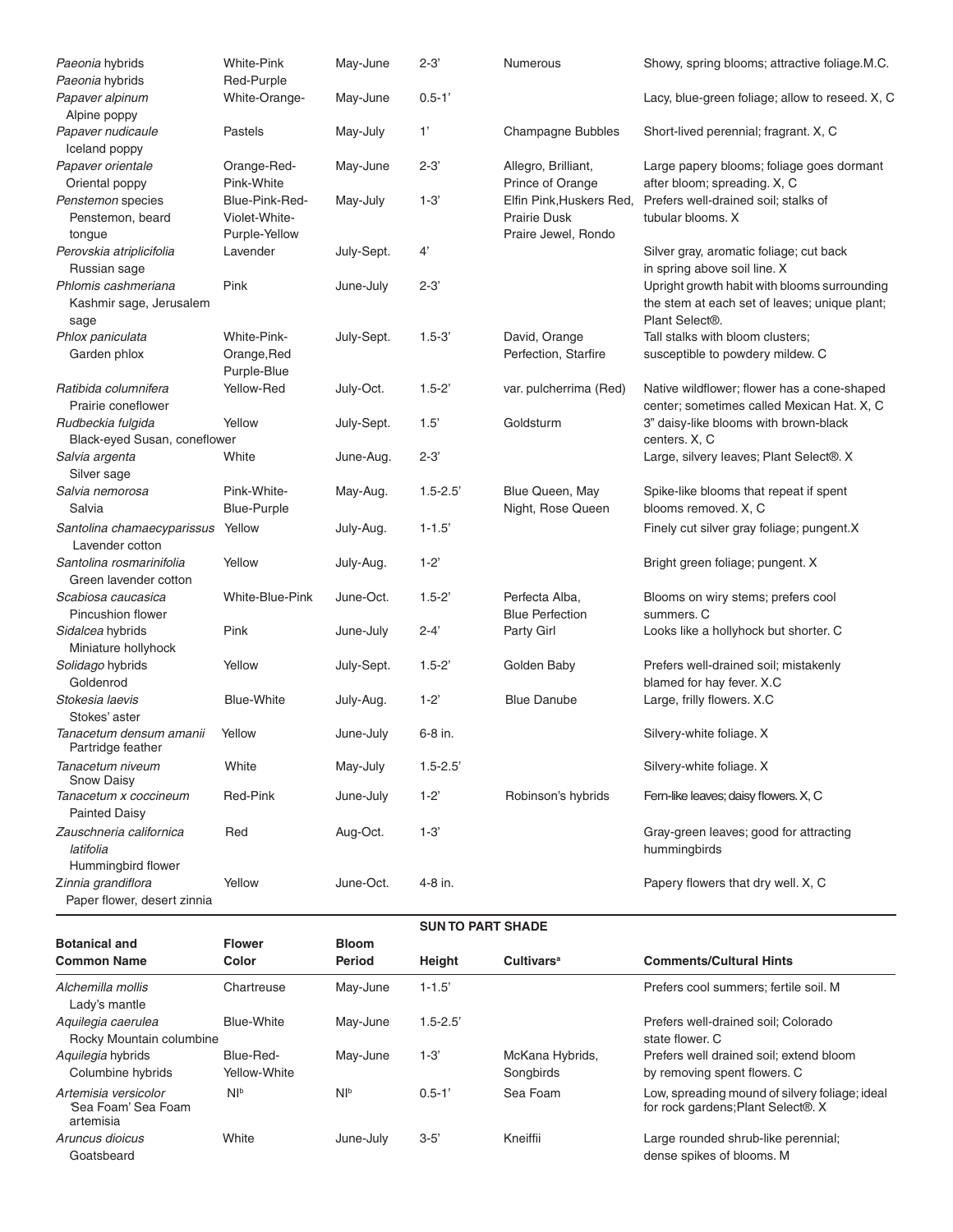| Astilbe x arendsii<br>Astilbe, false spirea     | Red-Pink-<br>White-Lavender | June-July   | $2 - 3'$   | Amethyst, Fanal                                    | Arching plumes of flowers; prefers cool<br>summers, fertile soil. M, C                |
|-------------------------------------------------|-----------------------------|-------------|------------|----------------------------------------------------|---------------------------------------------------------------------------------------|
| Bergenia cordifolia<br>Heart-leafed bergenia    | Pink                        | April-May   | $1 - 1.5'$ |                                                    | Deep glossy green leaves with<br>burgundy fall color.                                 |
| Campanula carpatica                             | <b>Blue-White</b>           | June-July   | $6 - 12"$  | Blue Clips,                                        | Compact mounded habit; small, bell-                                                   |
| Carpathian harebell                             |                             |             |            | <b>White Clips</b>                                 | shaped blooms.                                                                        |
| Campanula glomerata<br>Clustered bellflower     | Purple- White               | May-Aug.    | $1-3'$     | Superba                                            | Clusters of large purple bells.                                                       |
| Campanula persicifolia<br>Peach-leaf bellflower | <b>Blue-White</b>           | June-Aug.   | $1 - 3'$   | Alba, Blue                                         | Large bell flowers; peach-like leaves.                                                |
| Campanula rotundifolia<br>Bluebells, harebells  | <b>Blue-White</b>           | May-Sept.   | $0.5 - 2'$ | Olympica,<br><b>White Gem</b>                      | Colorado native. X                                                                    |
| Dianthus hybrid                                 | Pink-Red-White              | April-Oct.  | 4-20 in.   | <b>First Love</b>                                  | Short lived perennial; carnation-like foliage. C                                      |
| Dianthus, pinks<br>Dianthus barbatus            | White-Pink-                 | May-July    | 1'         | Double Midget Mix                                  | Biennial; flat-top cluster of blooms. C                                               |
| <b>Sweet William</b>                            | Purple-Red                  |             |            |                                                    |                                                                                       |
| Diascia integerrima<br>Twinspur                 | Pink                        | June-Sept.  | $1 - 1.5'$ | Coral Canyon                                       | Heat tolerant; performs well in poor soils;<br>Plant Select®. X                       |
| Digitalis purpurea                              | Purple-Pink-                | June-July   | $3-4'$     | Excelsior Hybrids,                                 | Biennial; reseeds readily;                                                            |
| Foxglove                                        | White-Yellow                |             |            | Foxy                                               | parts of plant are poisonous. M, C                                                    |
| Digitalis obscura<br>Digitalis obscura          | Orange-Red                  | June-July   | $1 - 2.5'$ | <b>Sunset®</b>                                     | Narrow, willow-like foliage; heat tolerant;<br>Plant Select®. C                       |
| Gaura lindheimeri<br>Whirling butterflies       | <b>White-Pink</b>           | June-Sept.  | $1.5 - 4'$ | Crimson Butterflies,<br>Siskiyou Pink              | Slender, gracefully arching stems; blooms<br>whirl like butterflies. X, C             |
| Geranium hybrids<br>Geranium, cranesbill        | Blue-Purple                 | May-June    | $1-2"$     | Brookside,<br>Johnson's Blue                       | Mounding clumps of foliage.                                                           |
| Geranium himalayense<br>Himalayan cranesbill    | Purple-Blue                 | May-June    | $1 - 1.5'$ | Birch's Double,<br>Plenum                          | Divided leaves; double blossoms.                                                      |
| Geranium sanguineum                             | Blue-Purple-                | May-June    | $1 - 1.5'$ | Album, Max Frei                                    | Mounding habit; foliage has red fall color. M                                         |
| <b>Bloodred cranesbill</b>                      | Red-White                   |             |            |                                                    |                                                                                       |
| Geum hybrids<br>Geum, avens                     | Red-Orange-<br>Yellow       | June-July   | $1.5 - 2'$ | Lady Stratheden,<br>Mrs. Bradshaw                  | Prefers rich organic soil; dark green foliage. C                                      |
| Hemerocallis species                            | Yellow- Red-Pink-           | June-Aug.   | $1.5 - 3'$ | Stella d'Oro,                                      | Grass-like foliage; trumpet-shaped blooms.                                            |
| Daylily                                         | Orange-Purple-White         |             |            | many others                                        |                                                                                       |
| Heuchera micrantha<br>Alumroot                  | White                       | June-July   | $1 - 1.5'$ | Palace Purple                                      | Some cultivars have purple foliage with a<br>rounded habit. M, C                      |
| Heuchera sanguinea                              | Red-White-                  | June-Aug.   | $1 - 1.5'$ | Firefly, Snow Angel                                | Small bell-shaped blooms; extend bloom by                                             |
| Coralbells                                      | Pink                        |             |            |                                                    | removing spent flowers; Plant Select®. M, C                                           |
| <b>Hibiscus moscheutos</b>                      | Red-Pink-White              | July-Sept.  | $2 - 4.5'$ | Disco Belle,                                       | Prefers moist soil; 6-10 in. blooms. M                                                |
| Rose mallow                                     |                             |             |            | Southern Belle                                     |                                                                                       |
| Iris sibirica<br>Siberian iris                  | Purple-Blue-White June      |             | $2 - 3'$   | Butter & Sugar,<br>Caesar's Brother,<br>Snow Queen | Clumps of slender leaves, M, C                                                        |
| Leontopodium alpinum                            | White                       | June-July   | $0.5 - 1'$ |                                                    | Woolly gray foliage and flowers. X                                                    |
| <b>Edelweiss</b>                                |                             |             |            |                                                    |                                                                                       |
| Leucanthemum x superbum<br>Shasta daisy         | White                       | July-Aug    | $1 - 3'$   | Alaska, Silver<br>Princess                         | Extend bloom by removing spent flowers. C                                             |
| Lilium species                                  | Pink-White-                 | June-July   | $1 - 4'$   | Stargazer,                                         | Bulbs with trumpet-like, fragrant flowers. C                                          |
| Lily                                            | Yellow-Red                  |             |            | many others                                        |                                                                                       |
| Lupinus hybrids                                 | Yellow-Red-Blue-            | May-June    | 2.5'       | Gallery or Russell                                 | Prefers cool summers; large pea-like blooms.                                          |
| Lupine                                          | White-Purple                |             |            |                                                    | M, C                                                                                  |
| Lychnis chalcedonica<br>Maltese cross           | Scarlet-Pink-White          | June-July   | $2 - 3'$   |                                                    | Small groupings add bold color to the<br>garden, M,C                                  |
| Origanum libanoticum<br>Hopflower oregano       | Purple                      | June-Sept.  | $1 - 1.5'$ |                                                    | Drooping, hop-like bracts remain after bloom;<br>Plant Select®.                       |
| Osteospermum barberiae<br>v. compactum          | Purple                      | April-Sept. | 8-10 in.   | Purple Mountain <sup>®</sup>                       | Tidy foliage with blooms above on stems;<br>blooms open only in sun; Plant Select®. X |
| Purple Mountain® sun daisy                      |                             |             |            |                                                    |                                                                                       |
| Osteospermum<br>Lavender Mist® sun daisy        | White-Purple                | April-Sept. | 10-12 in.  | Lavender Mist <sup>®</sup>                         | Tidy foliage with blooms above on stems;<br>blooms open only in sun; Plant Select®. X |
| Phlox subulata                                  | White-Pink-                 | April-May   | 4-6 in.    | Candy Stripe,                                      | Carpet-like mat; needle-like foliage. X                                               |
| Creeping phlox                                  | Red-Blue                    |             |            | Emerald Blue, White<br>Delight                     |                                                                                       |
| Physostegia virginiana<br>Obedient plant        | Pink-White-<br>Lavender     | Sept.-Nov.  | $2 - 4'$   | Pink Bouquet,<br><b>Summer Snow</b>                | Dark green foliage; spikes of tubular blooms;<br>spreading. M, C                      |